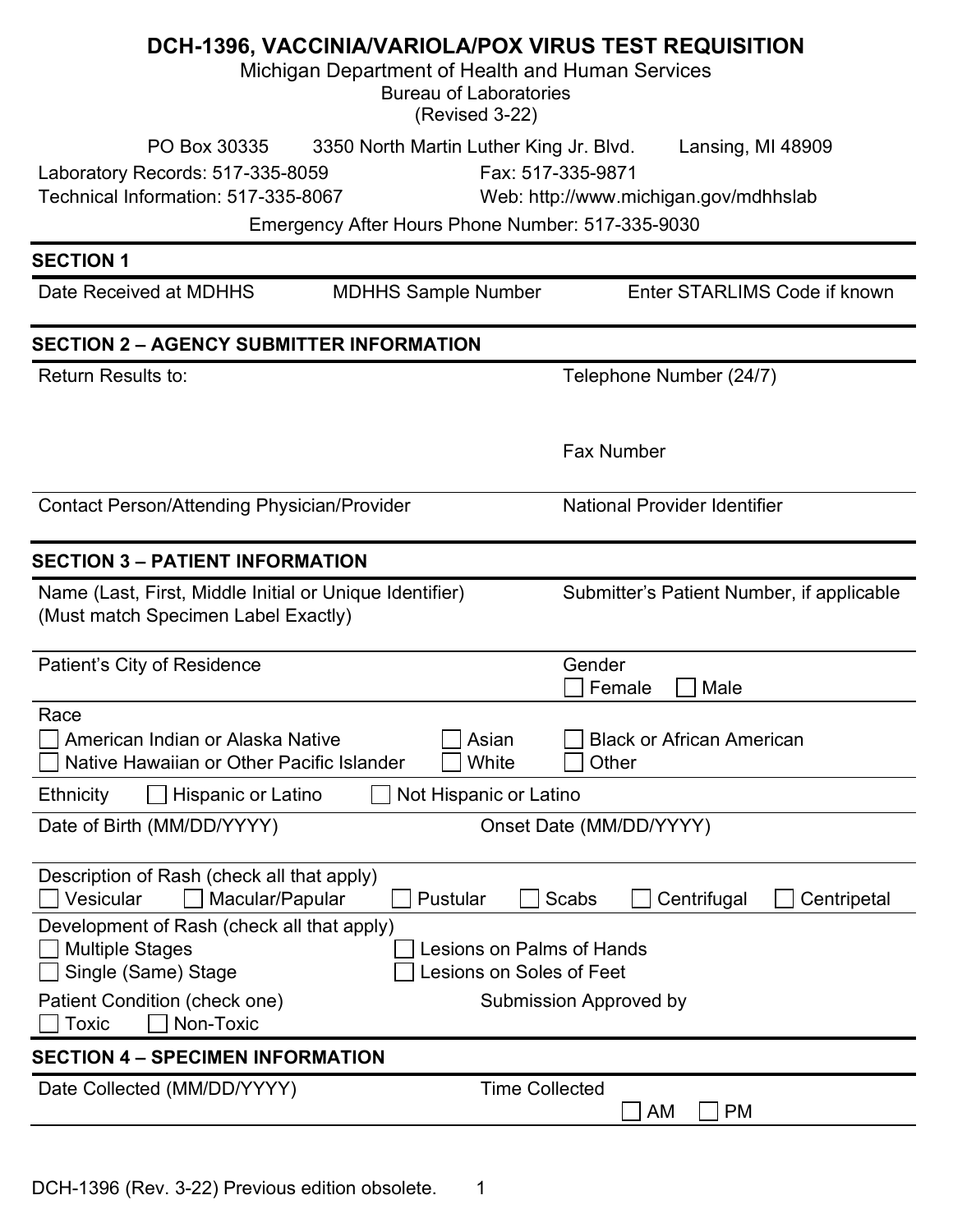| <b>Submitter</b><br><b>Sample Number</b> | Quantity<br><b>Submitted</b> | <b>Sources</b><br>(Check All Types Submitted) |  |
|------------------------------------------|------------------------------|-----------------------------------------------|--|
|                                          |                              | <b>Vesicular Material</b>                     |  |
|                                          |                              | <b>Vesicle Scab</b>                           |  |
|                                          |                              | <b>Lesion Swab</b>                            |  |
|                                          |                              | <b>Biopsy Tissue - Specify Source</b>         |  |
|                                          |                              | <b>Ocular Impression</b>                      |  |
|                                          |                              | Serum                                         |  |
|                                          |                              |                                               |  |
|                                          |                              |                                               |  |

The Michigan Department of Health and Human Services will not exclude from participation in, deny benefits of, or discriminate against any individual or group because of race, sex, religion, age, national origin, color, height, weight, marital status, partisan considerations, or a disability or genetic information that is unrelated to the person's eligibility.

By Authority of Act 368, P.A. 1978.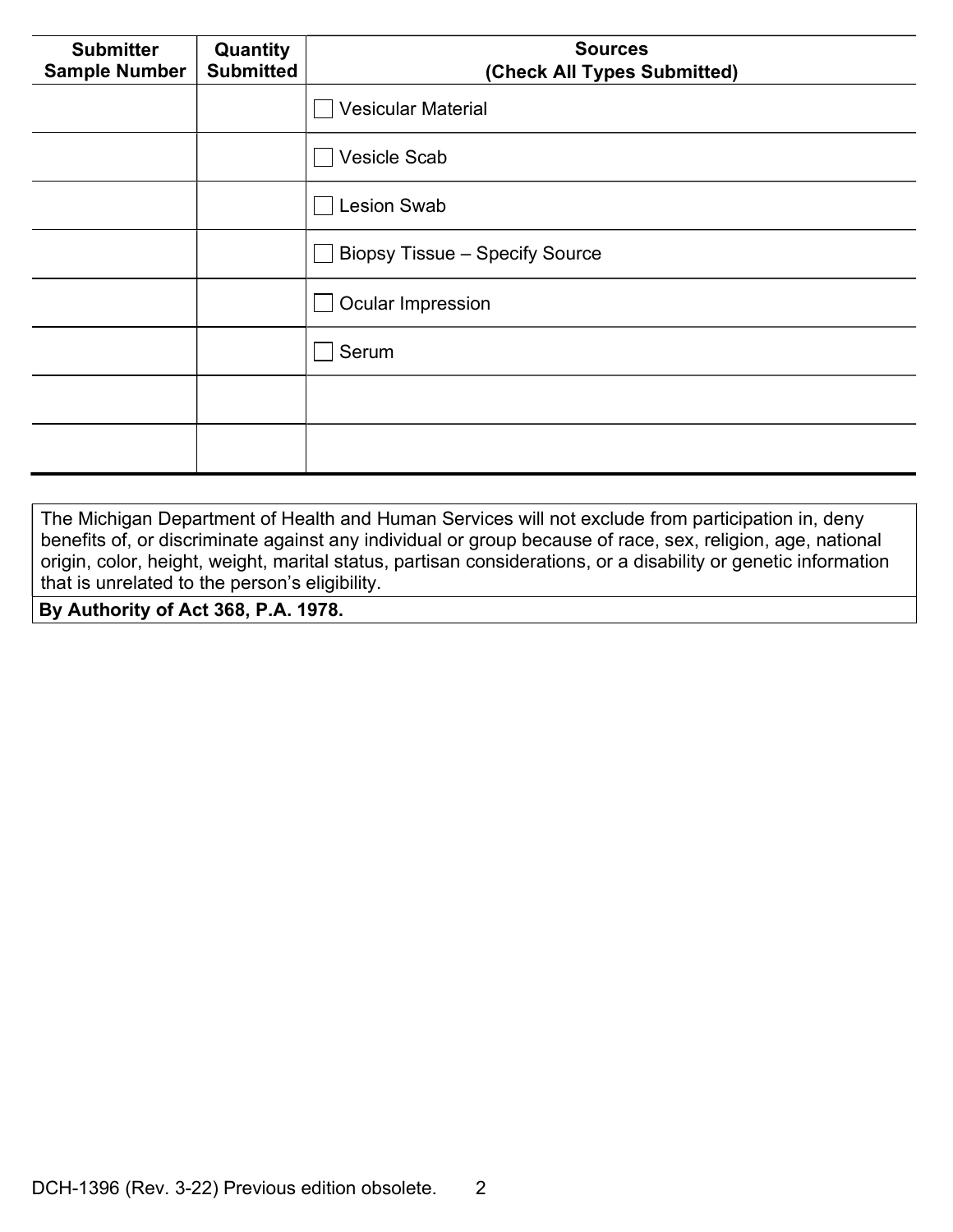## INSTRUCTIONS FOR SUBMISSION OF SPECIMENS FOR POTENTIAL POXVIRUS AND OTHER FEBRILE VESICULAR RASH ILLNESS

IMPORTANT: Specimens not properly labeled, test requisitions not completed or not matching specimen labels will not be tested.

NOTE: Suspected cases of smallpox must be immediately reported to the Michigan Department of Health and Human Services (MDHHS). Contact MDHHS laboratory director at 517-335-8063 and the MDHHS epidemiologist/health officer at 517-335-8165 during normal business hours. After hours call 517-335-9030. Be prepared to provide pertinent patient information and emergency 24/7 contact information of the laboratory, attending, and consulting or ED physicians.

## 1. Freeze coolants upon receipt of the Unit.

- 2. Complete the "Vaccinia/Variola/Pox Virus Requisition" on the reverse of these instructions. Place completed requisition in plastic bag provided to protect from moisture.
- 3. Collect the specimens listed below.
	- a. Vesicular material: Open and remove the top of the lesion using a sterile scalpel or 26-guage needle. Place the vesicle skin "roof" in a dry, sterile 1.5-2.0 ml screw-capped plastic vial with O-ring. Cap vial to maintain relative sterility. Additionally, scrape the base of the blister with the blunt edge of the scalpel or a wooden applicator and smear the scrapings onto a microscope slide or touch a microscope slide multiple times to an open lesion. Repeat for 2 or more lesions. DO NOT add transport medium to these specimens.
	- b. Swabs: Using a Dacron swab, scrub the base of a lesion or ocular site and place swab in a screwcapped plastic vial with Oring. Break off swab handle and screw on cap. DO NOT add transport medium to the vial.
	- c. Vesicular scabs: Remove the scab from 2-4 lesions using a sterile scalpel or 26-guage needle. Place in a sterile 1.5-2.0 ml screw-capped vial with O-ring. DO NOT add liquid to this vial.
	- d. Biopsy tissues: Use a 3.5-4 mm punch biopsy device to sample an entire lesion. If possible, bisect the biopsied material using sterile scissors or scalpel. Place half the biopsied material in formalin for histopathologic and immunohistochemical evaluation. Place the other half of the biopsied material in a sterile 1.5-2.0 ml screw-capped plastic vial with O-ring. Repeat with at least one more lesion. DO NOT add transport medium to these vials.
	- e. **Ocular impression smears:** Ocular impressions should only be collected by an ophthalmologist. Touch a microscope slide to the ocular site. Prepare 2 to 3 slides. Allow slides to air dry for about 10 minutes.
	- f. Serum: Draw 10cc of blood into a plastic marble-topped or yellow-topped serum separator tube. Allow approximately 30 minutes for blood to clot. Then, if possible, centrifuge specimen to separate serum from blood clot and send only the serum. Testing requires at least 1 ml of serum
- 4. Label all specimens with the same name/unique identifier used on the test requisition. Indicate the source of the specimen (e.g. vesicle aspirate, roof, scab, throat etc.)
- 5. Tighten caps securely on all vials or tubes and apply parafilm to seal the caps. Place slides in appropriate, labeled containers. Wrap slide holder with parafilm to prevent accidental opening.
- 6. Refrigerate all specimens DO NOT FREEZE until ready to ship.

DCH-1396 (Rev. 3-22) Previous edition obsolete. 3